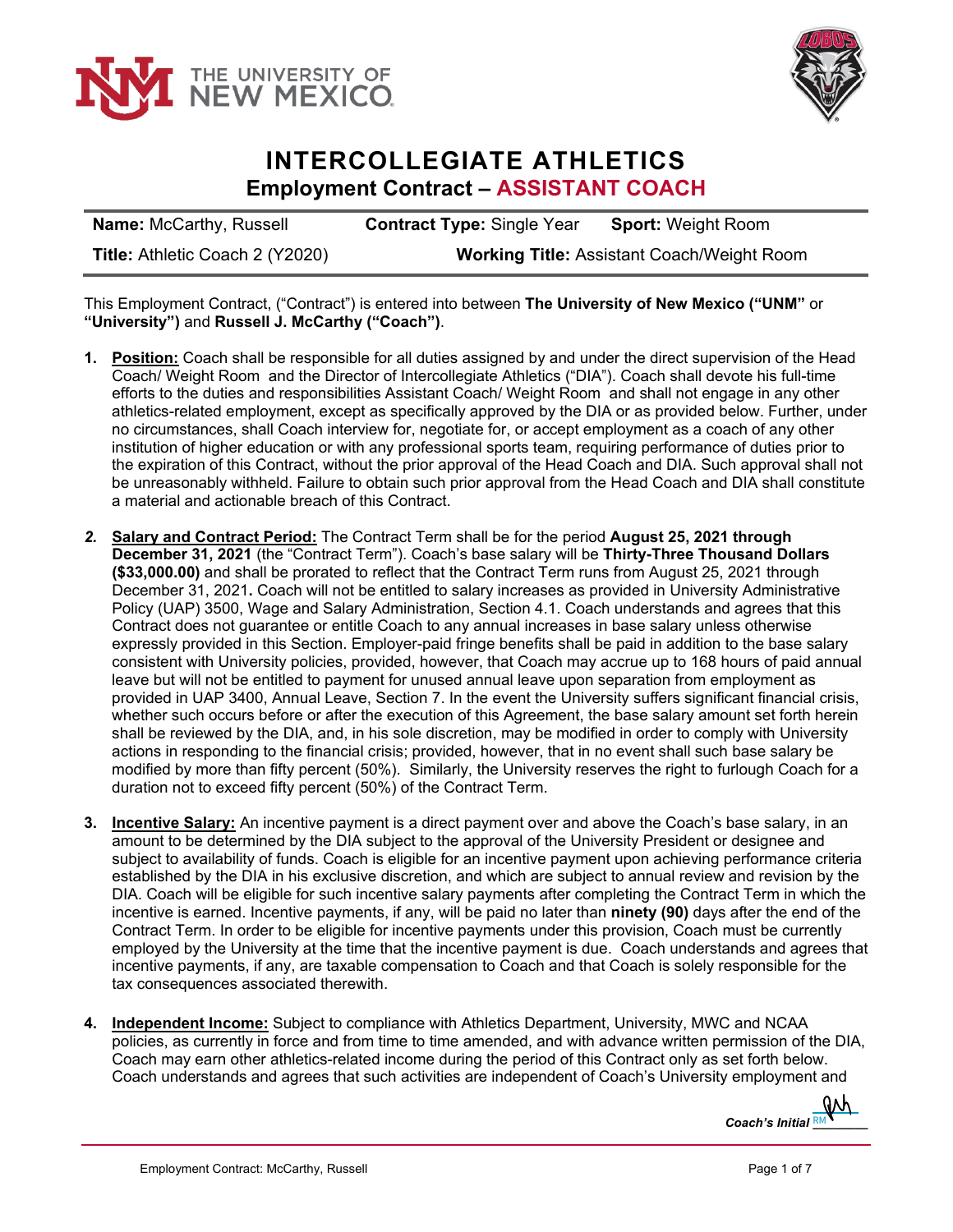the University shall have no liability or responsibility for any claims arising therefrom. Coach agrees to indemnify the University and hold it harmless from any claims arising out of any independent contractual or other business and/or employment arrangements with third parties. Coach's advance written requests pursuant to this Section shall include the sources and amounts of any independent income contemplated by this Section. Coach understands and agrees that Coach is solely responsible for any tax liability associated with such activities.

With the written permission of the DIA, Coach may organize and conduct or be employed by a camp, clinic, lessons, or sports league pursuant to the Athletics Department's summer camp policy. Coach understands and agrees to comply with all generally applicable University policies, NCAA and MWC rules, as well as the terms UNM Athletics' Camp Manual Policy and Procedures provided by the UNM Athletics Compliance office. Coach acknowledges that these policies, procedures and rules include, but are not limited to policies and rules regarding: licensing of University logos, trademarks, copyrighted material and the images and likenesses of University students and employees; income reporting; background checks; minors on campus; discrimination and harassment; and the appropriate use of University facilities. These activities are performed in addition to Coach's assigned duties and responsibilities, and shall not interfere with those assigned duties and responsibilities. Coach shall receive no compensation from the University in connection with these activities. Coach understands and agrees that Coach is solely responsible for any tax liability associated with such activities and that the University shall have no liability or responsibility for any claims arising therefrom. Coach shall be responsible for obtaining general liability insurance in accordance with insurance laws of the State of New Mexico, and will name the University as a third-party beneficiary of such insurance policies. Coach agrees to indemnify the University and hold it harmless from any claims arising out of any camprelated activities.

- **5. Duties and Responsibilities:** Under the supervision and direction of the Head Coach/ Weight Room and the DIA, Coach shall be responsible for assisting the Head Coach to achieve, in an efficient and effective manner, the goals and objectives of the University's Intercollegiate Weight Room Program and the Department of Intercollegiate Athletics as established by the DIA. Said goals and achievements shall be in concert with the mission of the Department of Intercollegiate Athletics and the University, including the planning development, implementation and maintenance of an NCAA Division I Weight Room program that is characterized by excellence, exemplified by academic achievement and development of character, maturity and a sense of fair play in Weight Room . To that end:
	- **a.** Coach shall perform his duties and responsibilities under this Contract to the reasonable satisfaction of the Head Coach and DIA, including but not limited to, assisting the Head Coach in the recruitment of student athletes consistent with all NCAA and MWC regulations, coaching and instruction of student athletes as well as all responsibilities normally associated with and performed by an Assistant Coach to the Head Coach of an NCAA Division I Weight Room program at a member institution of the Mountain West Conference or other major NCAA Division I institution. Coach agrees to maintain a courteous and collegial working relationship with Athletics Department and University staff and faculty. Coach shall perform all duties set forth in this Contract and reasonably assigned by the Head Coach/ and DIA including, without limitation, assisting in the development and implementation of recruiting plans and strategies consistent with all applicable NCAA and MWC regulations; and, in general shall be responsible for evaluating, recruiting training conditioning, instructing, supervising, disciplining and coaching student athletes to prepare them to compete in the MWC and against college competition at the national level.
	- **b.** Coach shall be responsible for assisting the Head Coach and use his best efforts to ensure that institutional control of the Weight Room program is sustained through the development, implementation and maintenance of a vigorous and effective program for compliance with all NCAA, and MWC regulations and bylaws, and all policies of the University.
	- **c.** Coach shall act and speak positively about the University and the University's athletic programs in private and public forums.

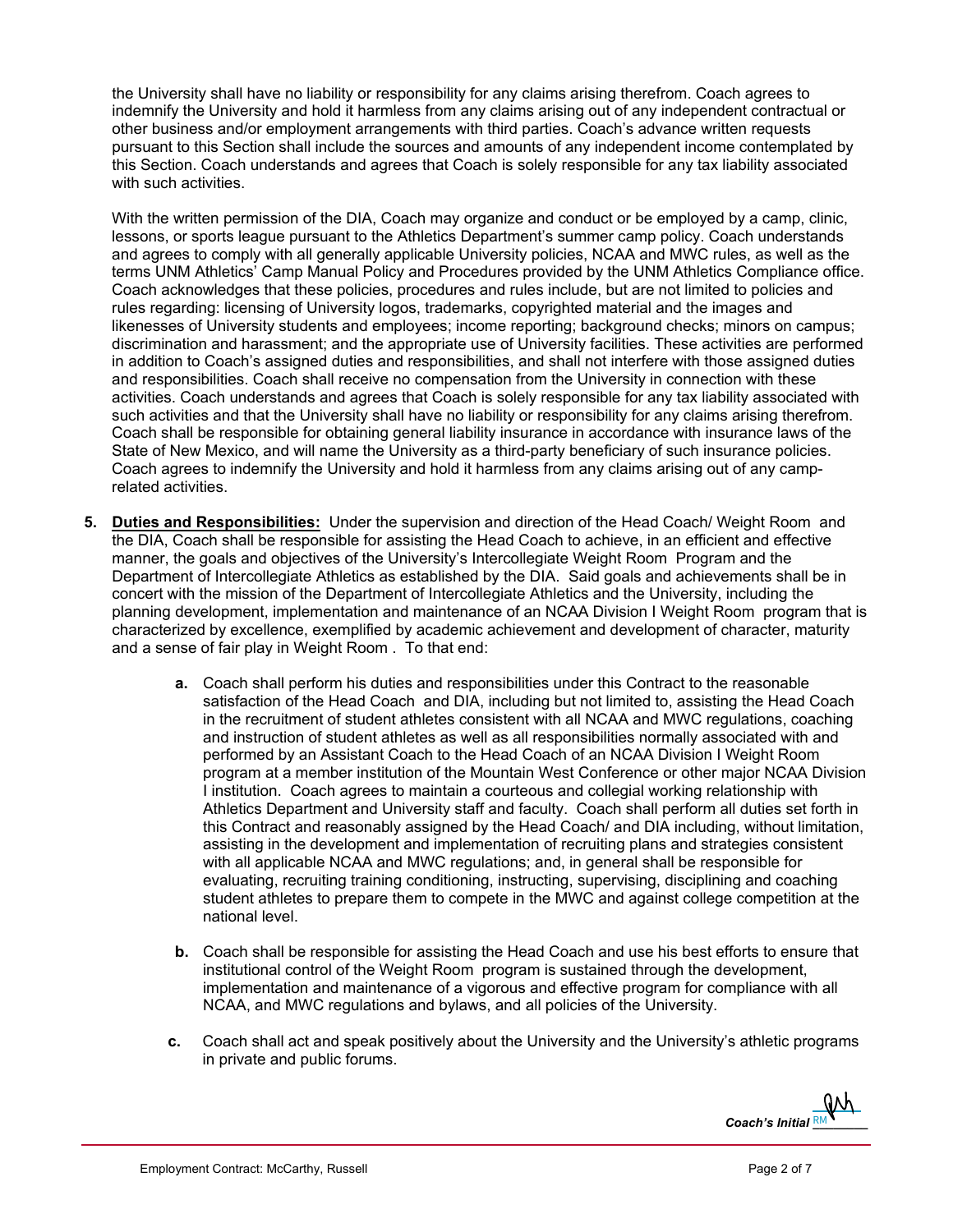- **d.** Coach shall perform his duties and responsibilities while comporting himself at all times in a professional and personal manner consistent with good sportsmanship and with the high moral, ethical and academic standards of the University and the Department, the MWC, and the NCAA.
- **e.** At no time shall Coach be involved in discreditable conduct that is inconsistent with professional standards of the University, or that is seriously prejudicial to the best interests of the University, or that violates the University's mission in a substantive manner.
- **f.** Coach shall exercise due care such that any personnel under his responsibility or supervision shall comport themselves in a similar manner.
- **g.** Coach shall make every reasonable effort to ensure that all student athletes' academic requirements are met in cooperation with and in support of the University faculty and administration.
- **h.** Coach recognizes and supports the importance to the University of its academic policies, standards and requirements and Coach hereby agrees to abide by and support these and any future academic standards adopted by the University, in all aspects of his duties and set forth herein.
- **i.** Coach shall not disclose or use any secret, proprietary, or confidential information about the University or its business affairs or activities, all of which shall be deemed "confidential information," except during the term hereof and then only for the benefit of the University.
- **j.** Coach, as a recognized and notable spokesperson for intercollegiate athletics and education, shall support the University administration mission, policies and decisions, in all of his dealing and activities with the public
- **6. Conduct of Athletics Personnel:** Coach, hired to administer, conduct, and/or coach intercollegiate athletics, shall act with honesty and sportsmanship at all times in promoting the honor and dignity of fair play in the context of the high standards associated with collegiate competitive sports. Coach understands and agrees that honesty and sportsmanship at all times, and the promotion of the honor and dignity of fair play in the context of the high standards associated with collegiate competitive sports, are material to this Contract, and that any conduct that undermines these values may be grounds for discipline, which can include termination for cause in accordance with Section 11.

Coach acknowledges that negative statements concerning the Athletics Department, the University, and the State of New Mexico made to the media or in public may be detrimental to recruiting, fundraising, and the morale of coaches, staff and players in the Weight Room program and other programs of intercollegiate athletics and the reputation of the University. Therefore, Coach agrees that Coach is highly encouraged that whenever appropriate and in a timely manner, will first direct any complaint or criticism that Coach may have of a particular University Sports Program, the Athletics Department or the University to the DIA before directing the complaint or criticism to anyone else. This shall not prohibit Coach from making communications protected by whistleblower laws. Further, Coach shall make reasonable efforts to project a positive image with respect to the University, Athletics Department, and Weight Room Program. Any conduct that disparages the Weight Room Program, Athletics Department or the University may be grounds for discipline, which can include termination for cause in accordance with Section 11.

Coach shall not engage in activities or conduct injurious to the reputation of the University, including without limitation, repeatedly conveying to one person, or conveying to an assembled public group, negative information concerning the University.

**7. Unethical Conduct:** Coach will refrain from unethical conduct. Unethical conduct may include, but is not limited to, the following examples of misconduct:

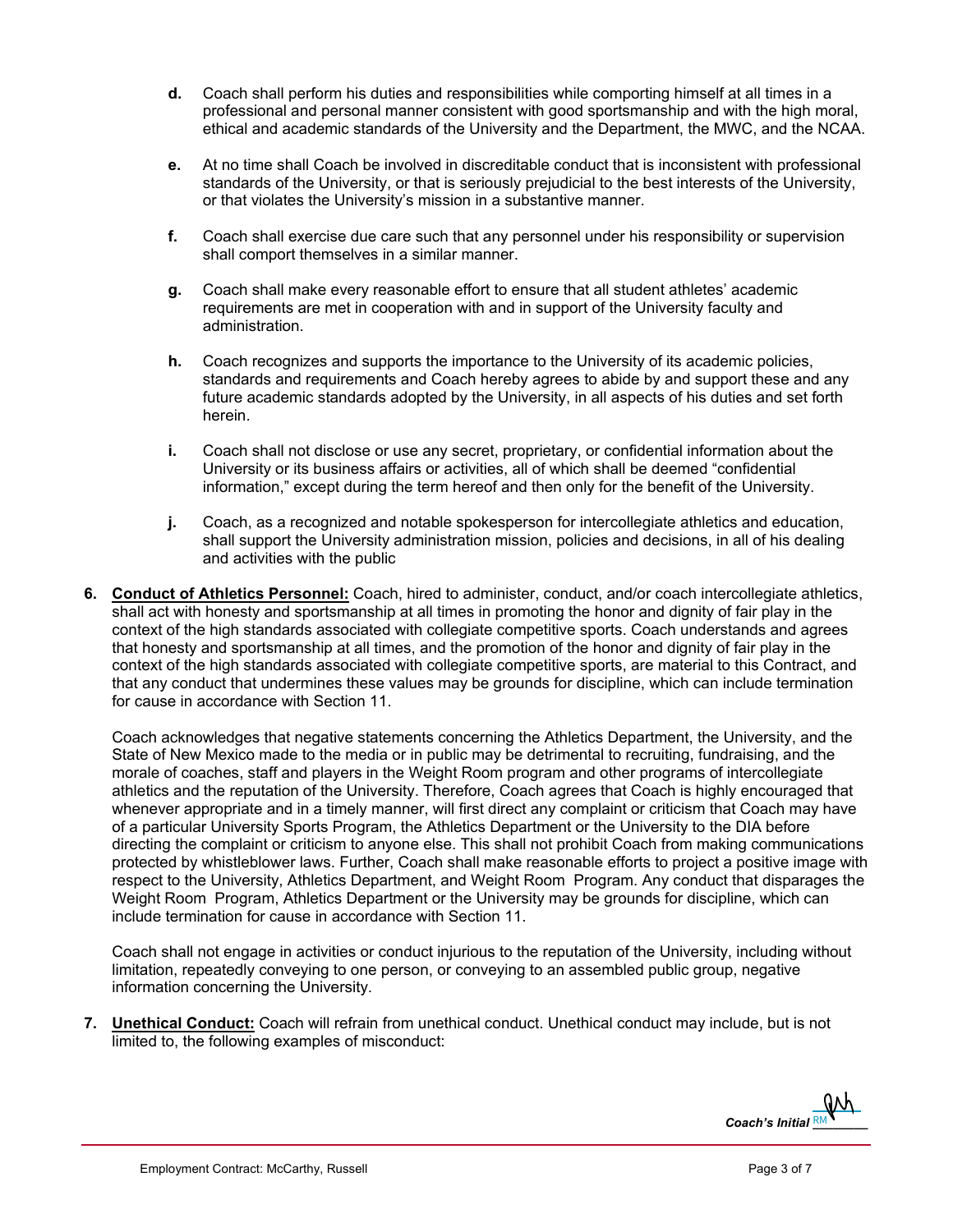- **a.** Refusal to furnish information relevant to an investigation of a possible violation of an NCAA regulation when requested to do so by the NCAA or the University;
- **b.** Involvement in arranging for fraudulent academic credit or false transcripts for a prospective or an enrolled student-athlete;
- **c.** Involvement in offering or providing a prospective or an enrolled student-athlete an improper inducement or extra benefit or improper financial aid;
- **d.** Furnishing the NCAA or the University false or misleading information concerning Coach's involvement in or knowledge of matters relevant to a possible violation of an NCAA regulation;
- **e.** Receipt of benefits by Coach for facilitation or arranging a meeting between a student-athlete and an agent, financial advisor, or a representative of an agent or advisor (e.g., "runner");
- **f.** Refusal to furnish information relevant to an investigation of a possible violation of federal or state law or University policy when requested to do so by lawfully authorized federal or state agents or University officials or when otherwise required to report under University policy; or
- **g.** Refusal to comply with regulatory or policy requirements, including but not limited to the reporting requirements imposed by the Jeanne Clery Disclosure of Campus Security Policy and Campus Crime Statistics Act, Title IX of the Education Amendments of 1972 (the "Clery Act"), and any and all University policies relating thereto.

Coach's agreement to refrain from unethical conduct is a material term of Coach's employment and this Contract. Coach expressly understands and acknowledges that unethical conduct is sufficient justification for Termination of Contract for Cause as described in Section 11.

**8. Compliance With Laws, Policies, Rules and Regulations:** Coach shall be responsible for being fully knowledgeable of, and being in full compliance with, the policies, rules, and regulations of the University, the MWC, or any other conference with which the University may elect to affiliate, the NCAA (as they are currently in force and as they are amended from time to time), as well as applicable federal laws, including but not limited to the Clery Act; Title IX of the Education Amendments of 1972; applicable New Mexico laws; and University policies regarding crime reporting and sexual harassment, including, but not limited to sexual harassment, sexual misconduct, and sexual violence. Coach shall immediately report any apparent or confirmed violations of the above laws, policies, rules, and regulations occurring in the department to the university's compliance staff, the DIA, or UNM's Division of Human Resources, as well as other University official/departments as may be required by University policy. Upon receiving any information about a person who has experienced sexual misconduct, harassment, sexual assault or other sexual violence, Coach shall also report the information to UNM's Office of Compliance, Ethics and Equal Opportunity (CEEO) within 24 hours, or as soon as reasonably practicable, by calling CEEO at 505-277-5251 or by email at [oeounm@unm.edu.](mailto:oeounm@unm.edu) Failure by Coach to report immediately to the University's athletics compliance staff and, as appropriate the DIA or other responsible University official/department, any alleged violations of University, MWC or NCAA policies, rules or regulations by Coach or, upon becoming aware of violations by any coaches, staff members, student-athletes, or other persons under Coach's supervision that become known to Coach, which failure, in the reasonable opinion of the DIA (i) creates material risk for the University or Program or (ii) negatively affects the University or the Program in a material manner, shall subject Coach to disciplinary or corrective action as set forth in the NCAA enforcement procedure. Such failure to report shall also subject Coach to immediate suspension, at the University's sole discretion, for a period of time without pay, or termination as described in Section 11.

If the University determines that Coach is in violation of MWC or NCAA rules and regulations while employed by the University, or was in violation of NCAA or conference rules and regulations during prior employment at another NCAA member institution, Coach shall be subject to disciplinary or corrective action as set forth in the NCAA enforcement procedure and may be suspended without pay by the University at the University's reasonable discretion for a period of time not to exceed ninety (90) days, or terminated as described in

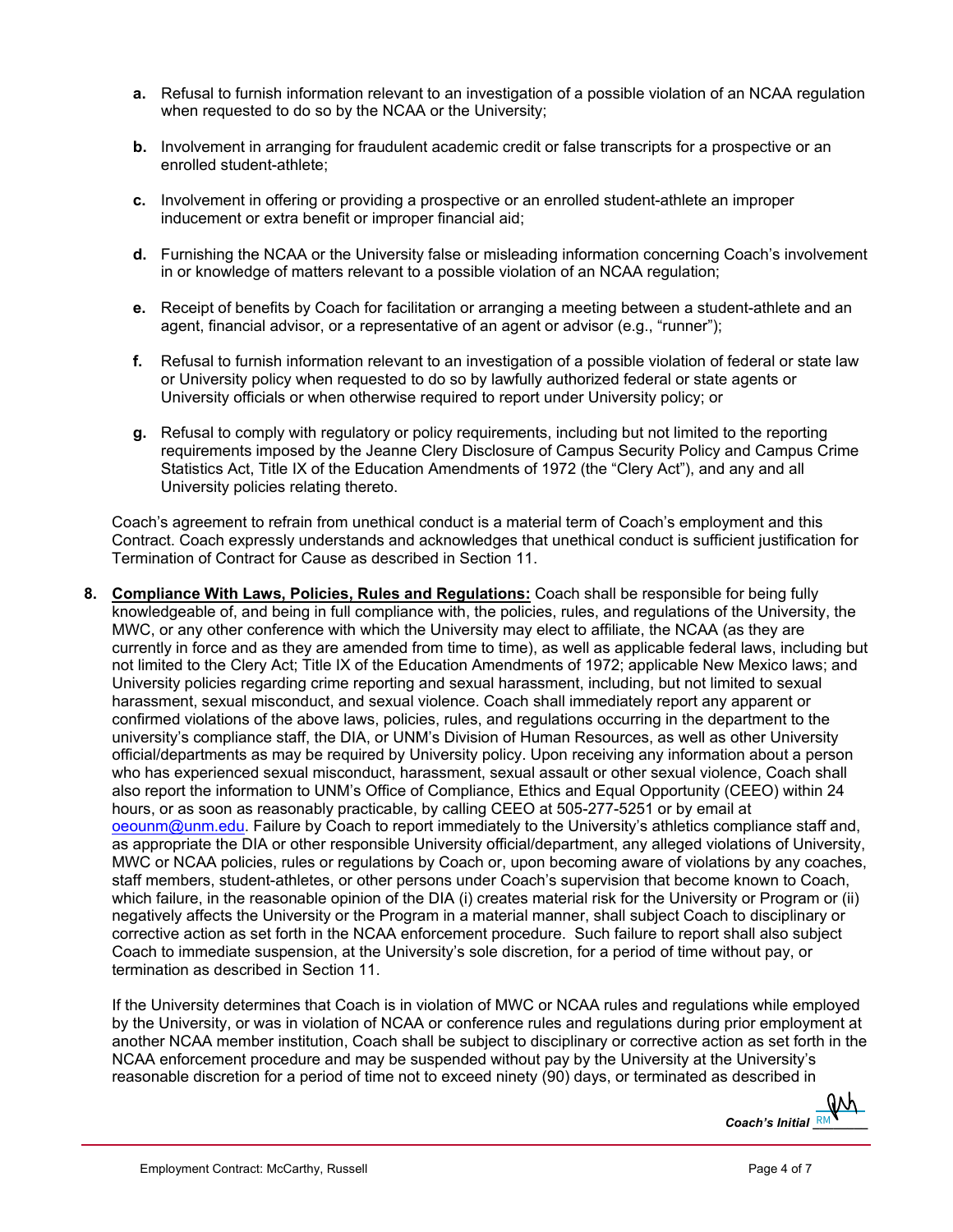Section 11. If Coach fails to meet his obligations as stated in this Section or fails to complete any Universityrequired training within six (6) months of the beginning of Coach's employment, or otherwise fails or refuses to meet his obligations under any law, regulation, policy or procedure, Coach may be subject to disciplinary action up to and including suspension and termination as described in Section 11.

Coach specifically acknowledges and agrees that Coach's compliance with applicable laws, policies, rules, and regulations are material obligations of this Contract.

- **9. Non-Applicability of University Employment Policies and Due Process Guarantees:** This Contract creates no expectancy of or property interest in continued employment with the University. Accordingly, no provisions of the University Administrative Policy manual (UAP) addressing or governing separation of employment, discipline and contract employees generally are applicable to Coach. No due process guarantees relating to progressive discipline, suspension, discharge, and appeal processes are accorded to Coach under this Contract. All rights, processes and notices afforded to Coach or required from Coach are specifically enumerated under sections 11, 12 and 13 of this Contract.
- **10. Termination of Contract for Cause:** The University reserves the right to immediately terminate this Contract for cause at any time. Cause includes, but is not limited to, violation of any material obligation of Coach under this Contract or any amendments hereto. In addition to a material breach of this Contract, the parties agree that the following non-exclusive list constitutes cause for termination under this Section:
	- **a.** insubordination;
	- **b.** Coach's neglect of, or failure or refusal to perform, his duties as Assistant Coach in any material respect after receiving written notice of such failure or refusal from the DIA;
	- **c.** Malfeasance involving misuse of University or donor funds;
	- **d.** Coach's failure to comport himself in a manner consistent with good sportsmanship or the moral, ethical or academic standards specified in this Contract or in University policies and regulations;
	- **e.** failure of Coach or any other person under his supervision and direction to comply with applicable standards or regulations of the MWC or the NCAA, federal or state law, or University rules, regulations or policies, as amended from time to time, regardless of whether such violation results in the imposition of sanctions or other consequences;
	- **f.** Coach's failure to promote an atmosphere of compliance or his failure to properly and effectively monitor personnel under his supervision and direction which results in material non-compliance by Coach's personnel, with applicable standards or regulations of the MWC or the NCAA, federal or state law, or University rules, regulations, or policies, as amended from time to time, regardless of whether such violation results in the imposition of sanctions or other consequences;
	- **g.** Coach's instruction to any assistant coach, student or other person to respond inaccurately or incompletely to any request or inquiry concerning a matter relevant to University's athletic programs or other institution of higher learning which shall be propounded by University, the NCAA, the MWC or other governing body having supervision over the athletic programs of University or such other institution of higher learning, or required by law;
	- **h.** Coach's failure to fully cooperate in the enforcement and implementation of any drug testing and/or education program established by the University, the MWC, the NCAA, or pursuant to federal or state law that is applicable to student athletes or other employees of the University;
	- **i.** Coach's being charged with, indicted for, pleading no contest to, or being convicted of (i) any felony; or, (ii) any misdemeanor involving gambling, drugs or alcohol. For purposes of termination of this Contract for cause, the parties agree that a conviction or plea will serve as conclusive evidence of the commission of the alleged crime by Coach;

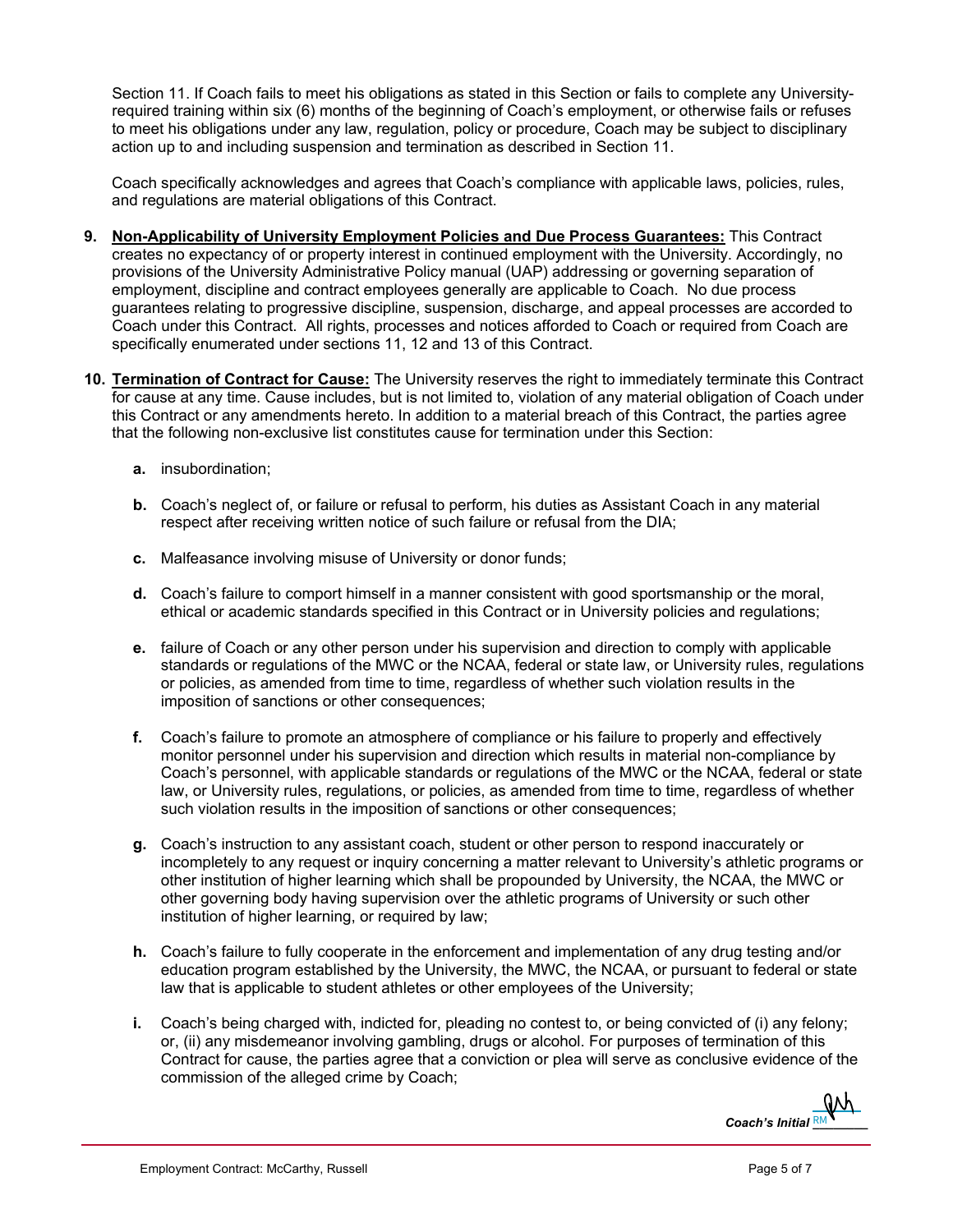- **j.** engaging in conduct which either (i) displays a continual, serious disrespect or continual, serious disregard for the mission of the University, (ii) brings Coach into public disrepute (ii) constitutes moral turpitude or breaches the high moral and ethical standards applicable to Coach as a visible representative of the University;
- **k.** major or repeated minor violation of policies, rules, or regulations of the University; major or repeated secondary infractions of the MWC or NCAA rules (including any similar infraction which may have occurred at Coach's prior employment); major or repeated minor violation of New Mexico or federal laws, regulations, or policies;
- **l.** Coach's misconduct, whether or not relating to Coach's employment, which is not in the best interest of the University or which violates the University's mission, interests, policies, or regulations, and which causes material damage to the reputation or dignity of the University or its athletics program;
- **m.** participating in any (i) gambling, bookmaking, wagering, or betting involving any athletic contest whatsoever wither by soliciting, placing or accepting a bet or wager or through a bookmaker, a pool, or any other method of gambling; or (ii) counseling, instruction, encouraging, or knowingly and intentionally permitting any student-athlete, assistant coach, or other individual under or subject to Coach's control, authority, or supervision to participate in such activity;
- **n.** failure to report promptly to the DIA in writing any violations or potential violations known to Coach of University Rules including, but not limited to, those by Coach, his assistant coaches, student athletes or other persons under the direct control or supervision of Coach;
- **o.** failure to take reasonable steps to ensure the physical and mental wellbeing of student athletes on the Weight Room team;
- **p.** willful or grossly negligent conduct injurious to the University's Intercollegiate Weight Room Program or the University;
- **q.** any other reason constituting adequate cause for termination pursuant to official written employment policies of the University or its Athletics Department.

If this Contract is terminated for cause, the University shall have no further liability except for base salary and fringe benefits accrued to the date of termination.

Nothing in this Section shall prevent, limit or otherwise interfere with the University's right to terminate the services of the Coach without cause at any time subject to the provisions of Section 12 herein. Coach expressly agrees that nothing in the Agreement creates any expectancy of or property interest in continued employment and no University Administrative Policy addressing or governing progressive discipline, discharge or the appeal process for discharge shall be applicable to Coach.

- **11. Contract Non-Renewal:** Coach expressly agrees that there exists no expectancy of renewal of this Contract beyond the term stated in Section 2 herein. Coach also expressly agrees that no notice that this Contract will not be renewed is required. Coach understands that this provision contradicts UAP 3240, Contract Employees, and expressly agrees that no notice is required. The obligations of the University and Coach pursuant to this Contract shall terminate with the termination or non-renewal of Coach's employment.
- **12. Termination by Disability or Death**: It is expressly understood and agreed that this is a personal service agreement between the parties and that in the event of the incapacity of Coach to the degree that he is rendered incapable of performing the obligations and duties contained in this Contract for a period of more than ninety (90) consecutive days, as certified by two (2) physicians selected or approved by the University, or his untimely demise, this Contract shall terminate and the University shall have no further financial or other